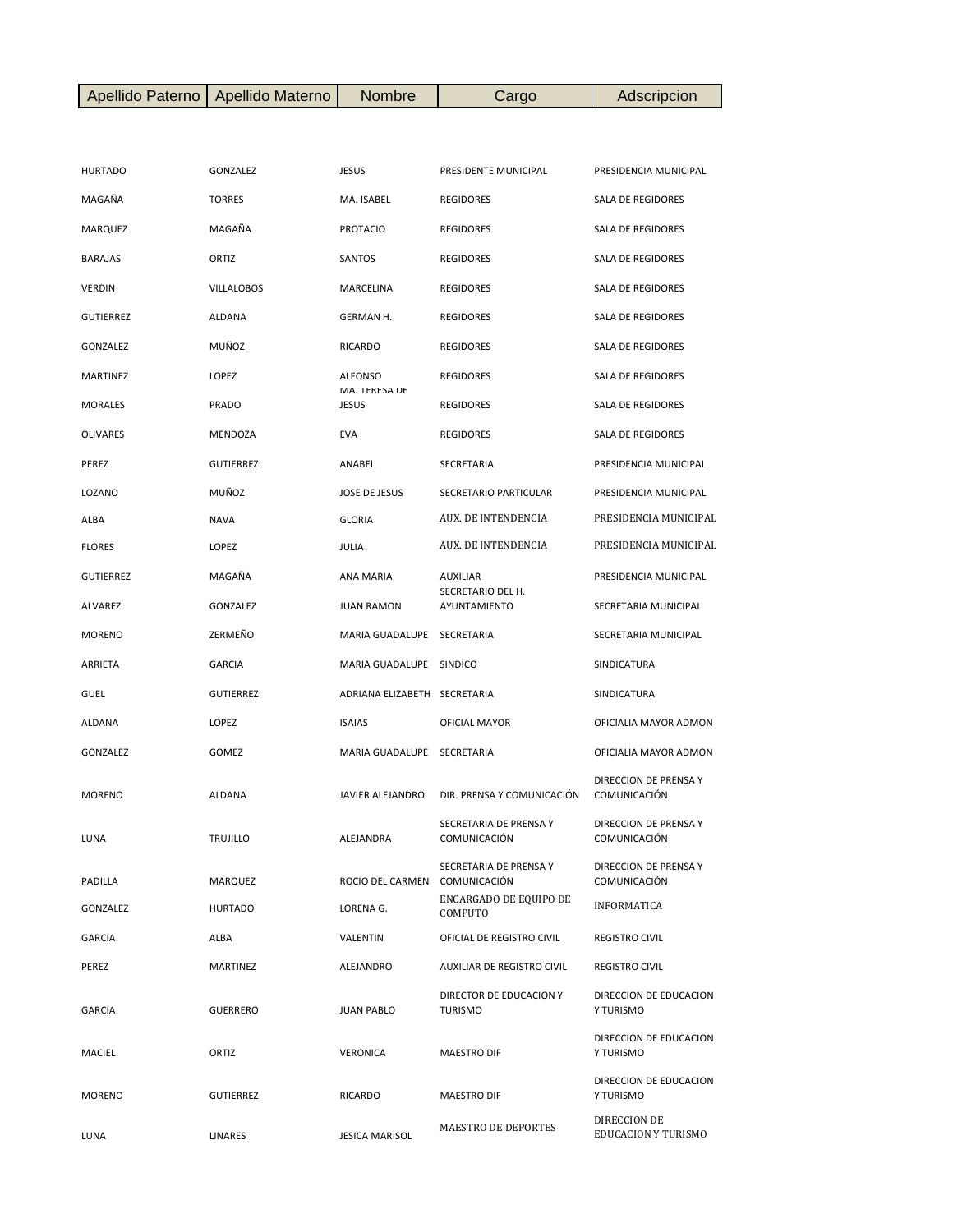| LUNA              | LINARES          | LORENA                            | MAESTRO DE DEPORTES                                                    | DIRECCION DE<br>EDUCACION Y TURISMO                 |
|-------------------|------------------|-----------------------------------|------------------------------------------------------------------------|-----------------------------------------------------|
| GONZALEZ          | AGUILAR          | ESPERANZA PATRICIA MAESTRA KINDER |                                                                        | DIRECCION DE EDUCACION<br>Y TURISMO                 |
| ALDANA            | LEDEZMA          | VIRIDIANA                         | DIRECTOR DE CASA DE LA<br><b>CULTURA</b>                               | DIRECCION DE CASA DE LA<br><b>CULTURA</b>           |
| <b>GUERRA</b>     | MENDEZ           | <b>HERMINIA</b>                   | SECRETARIA                                                             | DIRECCION DE CASA DE LA<br><b>CULTURA</b>           |
| ARRIETA           | PEREZ            | MA. JESUS                         | <b>INTENDENCIA</b>                                                     | DIRECCION DE CASA DE LA<br><b>CULTURA</b>           |
| AMBRIZ            | ALBA             | <b>HUMBERTO FERMIN</b>            | <b>CONTRALOR</b>                                                       | CONTRALORIA                                         |
| MEDINA            | PRADO            | MIGUEL ANGEL                      | ENCARGADO DE LA HACIENDA<br><b>MUNICIPAL</b>                           | HACIENDA MUNICIPAL                                  |
| ALDANA            | GONZALEZ         | MA. GABRIELA<br>VIRIDIANA         | SUB-ENC. DE LA HACIENDA<br><b>MUNICIPAL</b>                            | HACIENDA MUNICIPAL                                  |
| AMBRIZ            | ALFEREZ          | MA. DEL CARMEN                    | ENC. DEL DEPTO DE INGRESOS                                             | HACIENDA MUNICIPAL                                  |
| <b>GUTIERREZ</b>  | GONZALEZ         | MA. ANGELES                       | AUXILIAR DEL DEPTO INGRESOS                                            | HACIENDA MUNICIPAL                                  |
| <b>GONZALEZ</b>   | GOMEZ            | <b>JOSE ESTEBAN</b>               | AUXILIAR DEL DEPTO INGRESOS                                            | HACIENDA MUNICIPAL                                  |
| <b>PADILLA</b>    | RAMIREZ          | GABRIELA                          | AUXILIAR DEL DEPTO INGRESOS                                            | <b>HACIENDA MUNICIPAL</b>                           |
| <b>OROZCO</b>     | RAMOS            | <b>MONICA</b>                     | ENC. DEL DEPTO DE EGRESOS                                              | HACIENDA MUNICIPAL                                  |
| <b>GUTIERREZ</b>  | RAMIREZ          | <b>MARIO ALBERTO</b>              | ENC.DE PROVEEDURIA Y<br>MANTENIMIENTO A VEH.                           | HACIENDA MUNICIPAL                                  |
| <b>NAVEJA</b>     | OLIVA            | ROSALBA                           | ENCATGADA DE NOMINA                                                    | HACIENDA MUNICIPAL                                  |
| <b>NAVARRO</b>    | <b>VERDIN</b>    | MA. ALEJANDRA                     | DIRECTOR DE PREDIAL Y<br>CATASTRO                                      | DIRECCION DE PREDIAL Y<br>CATASTRO                  |
| ANDRADE           | <b>REYES</b>     | <b>ANTONIO</b>                    | ENC. DE TRAMITE Y REGISTRO                                             | DIRECCION DE PREDIAL Y<br>CATASTRO                  |
| <b>GUERRA</b>     | REYNOSO          | RAUDEL                            | AUXILIAR DE PREDIAL Y<br>CATASTRO                                      | DIRECCION DE PREDIAL Y<br>CATASTRO                  |
| PALOS             | <b>GUTIERREZ</b> | ALEJANDRA                         | ENC. DEPTO DE AGUA POTABLE                                             | <b>AGUA POTABLE</b>                                 |
| <b>GUTIERREZ</b>  | GONZALEZ         | <b>FRANCISCO JAVIER</b>           | DIRECTOR DE OBRAS PUBLICAS                                             | DIRECCION DE OBRAS<br><b>PUBLICAS</b>               |
| <b>FLORES</b>     | ALFEREZ          | <b>RODOLFO</b>                    | SUB-DIR. DE OBRAS PUBLICAS                                             | DIRECION DE OBRAS<br>PUBLICAS<br>DIRECCION DE OBRAS |
| <b>OROZCO</b>     | RAMOS            | <b>BLANCA LILIA</b>               | ENC. DE PROGRAMAS SOCIALES                                             | <b>PUBLICAS</b><br>DIRECCION DE OBRAS               |
| LOZANO            | MAGAÑA           | ADRIANA C.                        | <b>AUXILIAR</b>                                                        | <b>PUBLICAS</b>                                     |
| REYES             | <b>ROCHA</b>     | <b>MARIO</b>                      | <b>CHOFER</b>                                                          | DIRECCION DE OBRAS<br><b>PUBLICAS</b>               |
| ESQUEDA           | DE ANDA          | LINO                              | <b>MEDICO MUNICIPAL</b>                                                | <b>MEDICO MUNICIPAL</b>                             |
| <b>BUENROSTRO</b> | LEDEZMA          | <b>SERGIO</b>                     | DIRECTOR DE DESARROLLO<br>RURAL                                        | DIRECCION DE DESARROLLO<br><b>RURAL</b>             |
| AMEZQUITA         | GUTIERREZ        | MARIA DE JESUS                    | SECRETARIA DE DESARROLLO<br>RURAL                                      | DESARROLLO RURAL                                    |
| PEREZ             | HERNANDEZ        | EDGAR                             | DIRECTOR DE DESARROLLO<br>SOCIAL                                       | DIRECCION DE DESARROLLO<br>SOCIAL                   |
| <b>GUTIERREZ</b>  | MARTINEZ         | ARELI                             | DIRECTOR DE DESARROLLO<br><b>ECONOMICO</b>                             | DIRECCION DE DESARROLLO<br><b>ECONOMICO</b>         |
| VALDERRAMA        | ONTIVEROS        | <b>PATRICIA</b>                   | SECRETARIA DE DESARROLLO<br><b>ECONOMICO</b><br>DIRECTOR DE ESCUELA DE | DESARROLLO ECONOMICO                                |
| LOPEZ             | MUÑOZ            | <b>MARTIN</b>                     | <b>DEPORTES</b>                                                        | DIRECCION DE DEPORTES                               |
| <b>TORRES</b>     | <b>MORENO</b>    | PEDRO                             | <b>AUXILIAR</b>                                                        | DIRECCION DE DEPORTES                               |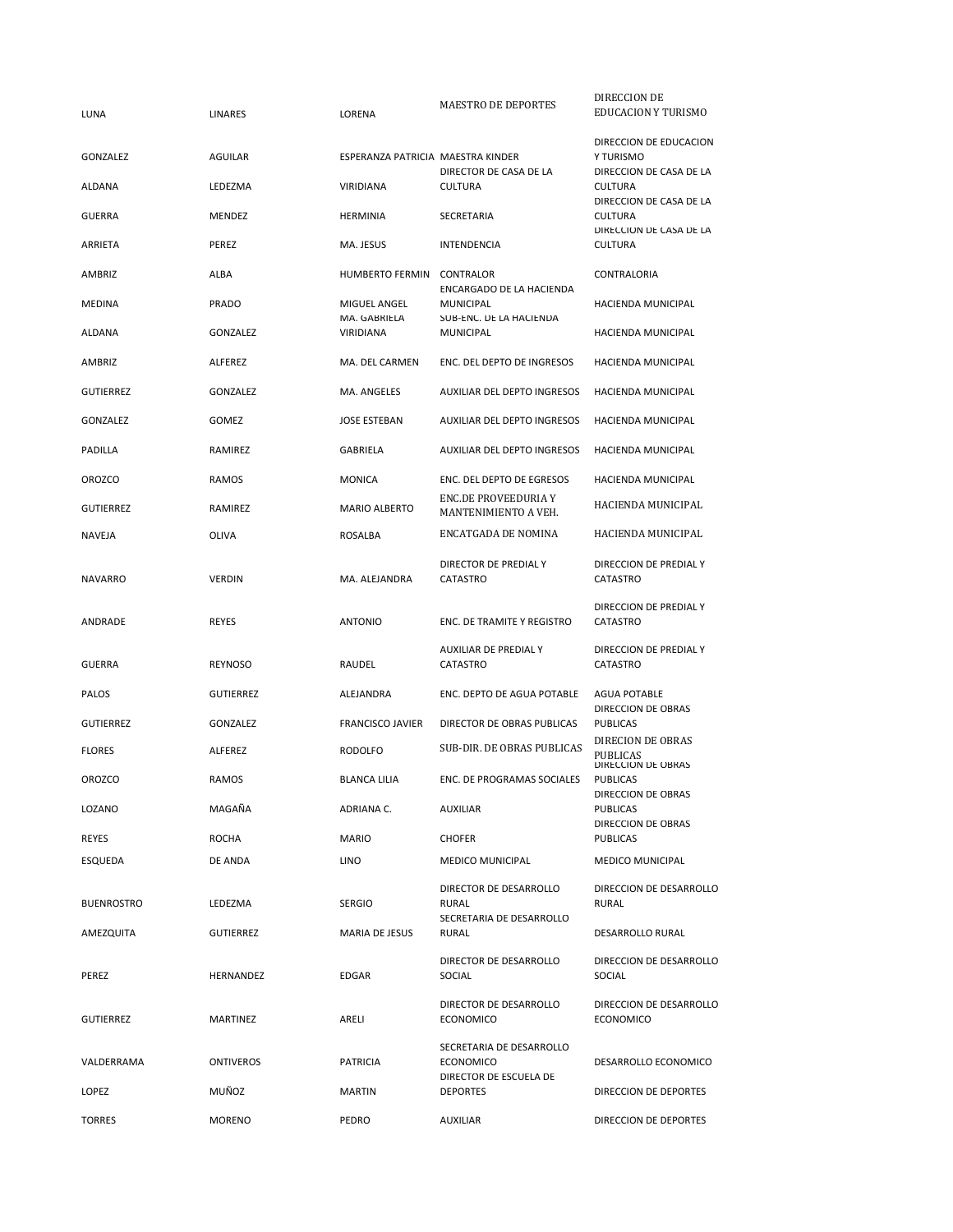| ALFEREZ          | <b>VILLALOBOS</b> | ALFREDO              | AUXILIAR                                                  | DIRECCION DE DEPORTES                     |
|------------------|-------------------|----------------------|-----------------------------------------------------------|-------------------------------------------|
| HERRERA          | <b>NAVEJA</b>     | <b>JORGE ALBERTO</b> | AUXILIAR                                                  | DIRECCION DE DEPORTES                     |
| LOZANO           | MAGANA            | NOË                  | SECRETARIO JUZGADO<br>MUNICIPAL<br>AUXILIAR DE JUZGADO    | JUZGADO MUNICIPAL                         |
| ALVAREZ          | REYNOSO           | <b>EMILIO</b>        | <b>MUNICIPAL</b>                                          | <b>JUZGADO MUNICIPAL</b>                  |
| AYALA            | AMEZQUITA         | <b>CESAR</b>         | <b>JUEZ MUNICIPAL</b>                                     | <b>JUZGADO MUNICIPAL</b>                  |
| <b>DELGADO</b>   | ATILANO           | MA. DEL CONSUELO     | OFICIAL REG. CIVIL 02<br><b>TLACUITAPA</b>                | <b>REGISTRO CIVIL</b>                     |
| HERNANDEZ        | LEDEZMA           | CARINA               | OFICIAL REG. CIVIL 03 PEDRITO                             | <b>REGISTRO CIVIL</b>                     |
| ROMERO           | <b>ESCOBEDO</b>   | <b>MA. AURELIA</b>   | OFICIAL REG. CIVIL 04 SAUCILLO<br>ADMINISTRADOR DE RASTRO | <b>REGISTRO CIVIL</b>                     |
| <b>FLORES</b>    | MUÑOZ             | LEANDRO C.           | <b>MUNICIPAL</b>                                          | RASTRO MUNICIPAL                          |
| <b>MORENO</b>    | <b>GARCIA</b>     | JUAN                 | <b>INTENDENTE</b>                                         | RASTRO MUNICIPAL                          |
| <b>BARAJAS</b>   | ESCOBEDO          | JOSE DE JESUS        | DELEGADO MUNICIPAL SAUCILLO DELEGACIONES                  |                                           |
| <b>TRUJILLO</b>  | RODRIGUEZ         | <b>DIMAS</b>         | <b>DELEGADO MUNICIPAL</b><br><b>TLACUITAPA</b>            | DELEGACIONES                              |
| TELLO            | ALBA              | <b>JESUS</b>         | <b>DELEGADO MUNICIPAL PEDRITO</b>                         | DELEGACIONES                              |
| SERRANO          | <b>MORENO</b>     | <b>ANTONIO</b>       | DELEGADO MUNICIPAL DE<br>CALICHE                          | DELEGACIONES                              |
| <b>FLORES</b>    | <b>ATILANO</b>    | GRIUMALDO            | AGENTE MUNICIPAL DE SAN<br><b>ANTONIO</b>                 | DELEGACIONES                              |
| AMEZQUITA        | X                 | <b>MARIA DOLORES</b> | ENCARGADA AGUA TLACUITAPA                                 | DELEGACIONES                              |
| ZERMEÑO          | GOMEZ             | CONSUELO             | AUXILIAR DE TLACUITAPA                                    | DELEGACIONES                              |
| AVALOS           | <b>TORRES</b>     | SUSANA               | INTENDENCIA                                               | INTENDENCIA                               |
| <b>ROCHA</b>     | LOPEZ             | MA. EUGENIA          | <b>INTENDENCIA</b>                                        | INTENDENCIA                               |
| ESPINOZA         | <b>GUTIERREZ</b>  | <b>GRACIELA</b>      | <b>INTENDENCIA</b>                                        | INTENDENCIA                               |
| LOZANO           | <b>TOSTADO</b>    | MA. DOLORES          | JARDIN 5 DE MAYO Y ARROLLO                                | INTENDENCIA                               |
| AMEZQUITA        | ULLOA             | ROSA MA.             | <b>INTENDENCIA</b>                                        | INTENDENCIA                               |
| MEJIA            | AMEZQUITA         | E. CRISTOBAL         | INTENDENCIA                                               | INTENDENCIA                               |
| OLMEDA           | AMEZQUITA         | ANA LUZ              | <b>INTENDENCIA</b>                                        | <b>INTENDENCIA</b>                        |
| MARTINEZ         | MAGAÑA            | <b>JOSE LUIS</b>     | <b>INTENDENCIA</b>                                        | INTENDENCIA                               |
| <b>GUTIERREZ</b> | OROS              | JOSE DE JESUS        | OPERADOR DE MAQUINA                                       | OPERADORES MUNICIPALES                    |
| CABRERA          | GONZALEZ          | <b>JOSE LUIS</b>     | OPERADOR DE MAQUINA                                       | OPERADORES MUNICIPALES                    |
| GONZALEZ         | AMADOR            | <b>JULIO</b>         | OPERADOR DE MAQUINA                                       | OPERADORES MUNICIPALES                    |
| <b>GUTIERREZ</b> | VELAZQUEZ         | PEDRO                | DIRECTOR DE SERVICIOS<br><b>PUBLICOS</b>                  | DIRECCION DE SERVICIOS<br><b>PUBLICOS</b> |
| RAMOS            | MARTINEZ          | MARTIN               | SUB-DIRECTOR DE SERVICIOS<br><b>PUBLICOS</b>              | DIRECCION DE SERVICIOS<br><b>PUBLICOS</b> |
| DE LA PAZ        | ESPINOZA          | DANIELA              | SECRETARIA                                                | DIRECCION DE SERVICIOS<br><b>PUBLICOS</b> |
| GONZALEZ         | ESPINOZA          | <b>JOSE MARIA</b>    | <b>FONTANERO</b>                                          | DIRECCION DE SERVICIOS<br><b>PUBLICOS</b> |
| HERNADEZ         | <b>GARCIA</b>     | <b>JOSE LUIS</b>     | <b>FONTANERO</b>                                          | DIRECCION DE SERVICIOS<br><b>PUBLICOS</b> |
| ARRIETA          | GARCIA            | ALFONSO              | DIRECTOR DE PARQUES Y<br>RECOLECCION DE BASURA            | DIRECCION DE SERVICIOS<br><b>PUBLICOS</b> |
| <b>TORRES</b>    | ALDANA            | ALFONSO              | ENC. POZO PRESA VIEJA                                     | ENCARGADO DE BOMBAS                       |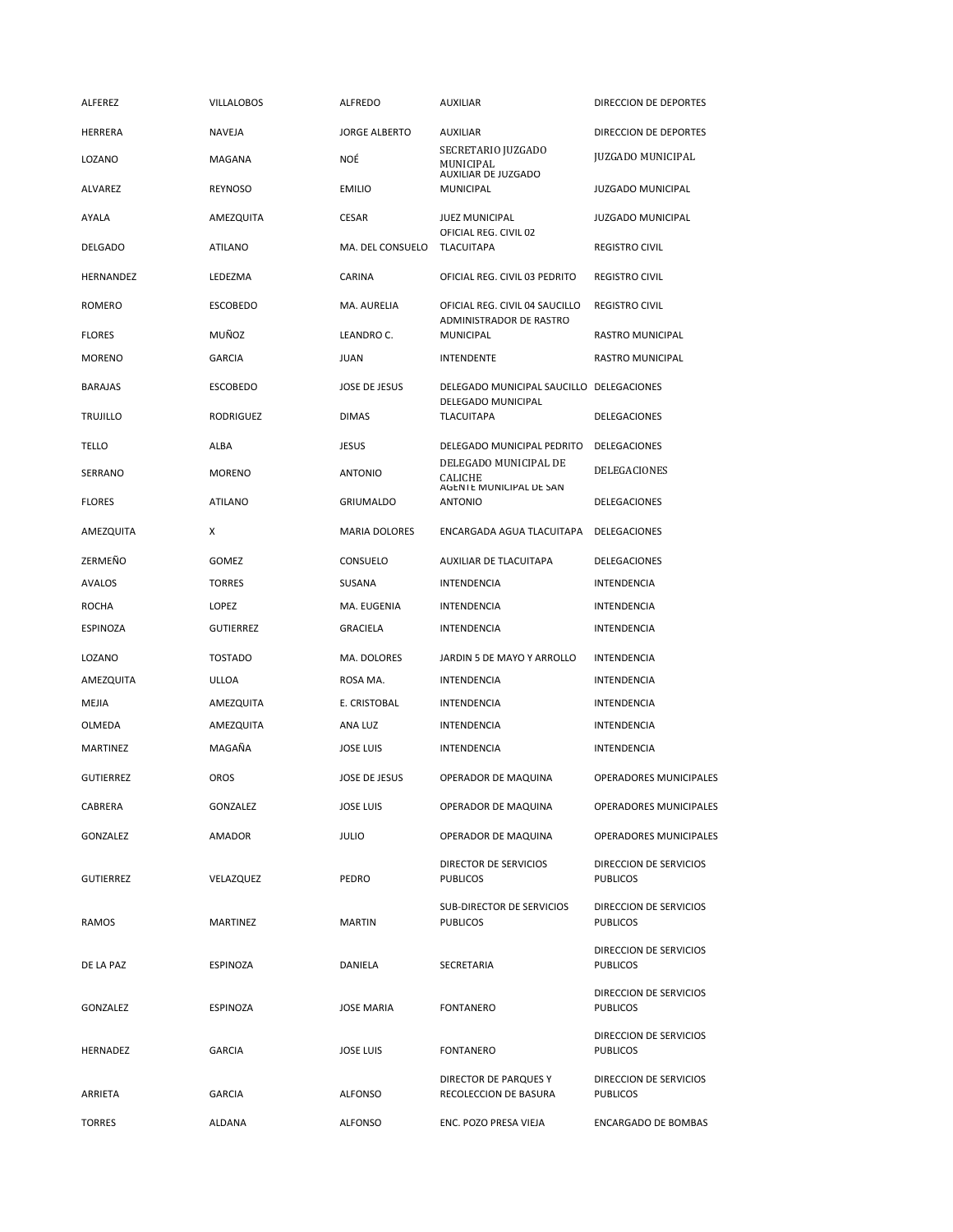| ZERMEÑO           | GOMEZ            | <b>RICARDO</b>       | ENC. POZO 1 Y 2 TORTUGAS                   | <b>ENCARGADO DE BOMBAS</b>                |
|-------------------|------------------|----------------------|--------------------------------------------|-------------------------------------------|
| <b>BARAJAS</b>    | MARTINEZ         | <b>JOSE LEONARDO</b> | ENC. POZO SAUCILLO                         | <b>ENCARGADO DE BOMBAS</b>                |
| NAVEJA            | <b>OLIVA</b>     | <b>FERNANDO</b>      | ENC. POZO SENCILLO                         | ENCARGADO DE BOMBAS                       |
| HERRERA           | GONZALEZ         | <b>JESUS ANTONIO</b> | DIRECTOR DE PANTEONES Y<br><b>CAPILLAS</b> | DIRECCION DE PANTEONES<br>Y CAPILLAS      |
| LOZANO            | MAGAÑA           | <b>JUAN RAMON</b>    | MECANICO DE VEHICULOS<br><b>OFICIALES</b>  | DIRECCION DE SERVICIOS<br><b>PUBLICOS</b> |
| <b>GARCIA</b>     | <b>BARAJAS</b>   | J. JOSE DANIEL       | MECANICO DE VEHICULOS<br><b>OFICIALES</b>  | DIRECCION DE SERVICIOS<br><b>PUBLICOS</b> |
| ARANDA            | HERNANDEZ        | <b>FERNANDO</b>      | <b>CUADRILLA DE LIMPIEZA</b>               | <b>CUADRILLA DE LIMPIEZA</b>              |
| <b>HURTADO</b>    | ALDANA           | J. GUADALUPE         | <b>CUADRILLA DE LIMPIEZA</b>               | <b>CUADRILLA DE LIMPIEZA</b>              |
| AMEZQUITA         | <b>NAVA</b>      | LUIS MANUEL          | <b>CUADRILLA DE LIMPIEZA</b>               | <b>CUADRILLA DE LIMPIEZA</b>              |
| HERRERA           | <b>GUTIERREZ</b> | <b>MARTIN</b>        | <b>CUADRILLA DE LIMPIEZA</b>               | <b>CUADRILLA DE LIMPIEZA</b>              |
| <b>OLIVARES</b>   | LOPEZ            | <b>JESUS</b>         | ALBAÑIL                                    | PANTEON MUNICIPAL                         |
| <b>GUTIERREZ</b>  | <b>GARCIA</b>    | JUAN                 | <b>JARDINERO</b>                           | PANTEON MUNICIPAL                         |
| <b>OLIVARES</b>   | SANCHEZ          | <b>MARCOS</b>        | <b>JARDINERO</b>                           | PANTEON MUNICIPAL                         |
| <b>GUTIERREZ</b>  | GONZALEZ         | <b>EDUARDO</b>       | ALBAÑIL                                    | PANTEON MUNICIPAL                         |
| CABRERA           | LOPEZ            | ANDRES               | JARDINERO CALZADA                          | <b>JARDINEROS</b>                         |
| <b>MARTINEZ</b>   | <b>TORRES</b>    | <b>JUAN</b>          | JARDIN PLAZA                               | <b>JARDINEROS</b>                         |
| PRADO             | GONZALEZ         | <b>JESUS</b>         | JARDINERO DE TURICATA Y<br><b>POLVORA</b>  | <b>JARDINEROS</b>                         |
| REA               | MARTINEZ         | <b>IGNACIO</b>       | <b>JARDIN PLAZA</b>                        | <b>JARDINEROS</b>                         |
| LOPEZ             | MARQUEZ          | MA. SAN JUANA        | JARDINERO 7 ESQUINAS                       | <b>JARDINEROS</b>                         |
| MACIEL            | ORTIZ            | LIDIA                | JARDINERO PLAZA MILENIO                    | <b>JARDINEROS</b>                         |
| OLMEDA            | RAMIREZ          | CARLOS               | JARDIN FRENTE GASERA                       | <b>JARDINEROS</b>                         |
| PEÑA              | RAMOS            | <b>MARTIN</b>        | JARDIN UNIDAD DEPORTIVA                    | <b>JARDINEROS</b>                         |
| PEÑA              | RAMOS            | <b>REFUGIO</b>       | JARDINERO UNIDAD<br><b>DEPORTIVA</b>       | <b>JARDINEROS</b>                         |
| <b>MACIAS</b>     | <b>MORENO</b>    | JUAN                 | JARDINERO CALICHE                          | <b>JARDINEROS</b>                         |
| AFANADOR          | ROMERO           | ELOY                 | JARDINERO                                  | <b>JARDINEROS</b>                         |
| <b>HERMOSILLO</b> | NIETO            | JUAN FCO.            | <b>JARDINERO TURICATA</b>                  | <b>JARDINEROS</b>                         |
| NIETO             | <b>GUTIERREZ</b> | MA. DOLORES          | JARDINERO TURICATA                         | <b>JARDINEROS</b>                         |
| REYES             | ALCALA           | GERARDO              | <b>JARDINERO MORAS</b>                     | <b>JARDINEROS</b>                         |
| <b>TRUJILLO</b>   | SERRANO          | MA. RUTILIA          | JARDINERO                                  | <b>JARDINEROS</b>                         |
| <b>FLORES</b>     | AYALA            | SALVADOR             | JARDINERO                                  | <b>JARDINEROS</b>                         |
| <b>MARQUEZ</b>    | <b>GARCIA</b>    | ALFREDO              | JARDINERO                                  | <b>JARDINEROS</b>                         |
| ZERMEÑO           | SOLIS            | <b>GUSTAVO</b>       | <b>JARDINERO</b>                           | <b>JARDINEROS</b>                         |
| MUÑOZ             | ESPINOZA         | <b>JESUS</b>         | JARDINERO                                  | <b>JARDINEROS</b>                         |
| <b>BUENROSTRO</b> | HERNANDEZ        | <b>FRANCISCO</b>     | JARDINERO PEDRITO                          | <b>JARDINEROS</b>                         |
| CABRERA           | SANCHEZ          | <b>RICARDO</b>       | ASEADOR CAMION BASURA                      | RELLENO SANITARIO                         |
| <b>TRUJILLO</b>   | RAMOS            | PEDRO                | ASEADOR CAMION BASURA                      | RELLENO SANITARIO                         |
| <b>HERMOSILLO</b> | AVILA            | <b>FRANCISCO</b>     | ASEADOR CAMION BASURA                      | RELLENO SANITARIO                         |
|                   |                  |                      |                                            |                                           |
| <b>VILLALOBOS</b> | MARTINEZ         | <b>ROGELIO</b>       | ASEADOR CAMION BASURA                      | RELLENO SANITARIO                         |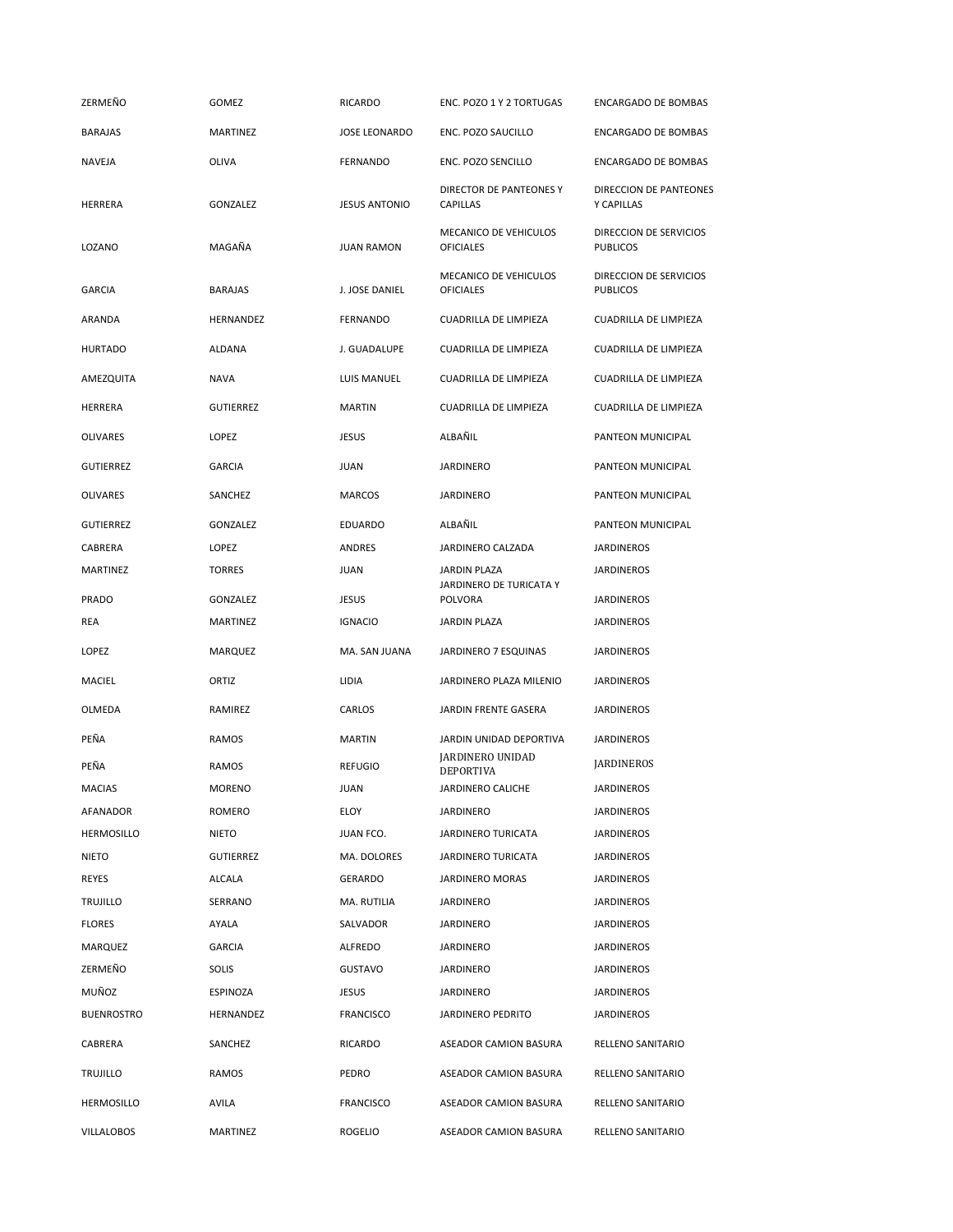| SANTOYO          | RAMOS            | <b>JUAN RICARDO</b>     | ASEADOR CAMION BASURA                          | RELLENO SANITARIO        |
|------------------|------------------|-------------------------|------------------------------------------------|--------------------------|
| <b>NIETO</b>     | <b>GUTIERREZ</b> | ANTONIO                 | ASEADOR CAMION BASURA                          | RELLENO SANITARIO        |
| HERNANDEZ        | MARTINEZ         | MIGUE ANGEL             | ASEADOR CAMION BASURA                          | RELLENO SANITARIO        |
| ESPINOZA         | JUAREZ           | <b>JOSE DE JESUS</b>    | ASEADOR CAMION BASURA                          | RELLENO SANITARIO        |
| CRUZ             | DELGADO          | JOSE                    | ASEADOR CAMION BASURA                          | RELLENO SANITARIO        |
| CABRERA          | RAMIREZ          | <b>JOSE DE JESUS</b>    | <b>CHOFER CAMION BASURA</b>                    | RELLENO SANITARIO        |
| SANCHEZ          | VALTIERRA        | <b>ANDRES</b>           | <b>CHOFER CAMION BASURA</b>                    | <b>RELLENO SANITARIO</b> |
| <b>CABRERA</b>   | GONZALE          | <b>FRANCISCO</b>        | JEFE DE ALUMBRADO PUBLICO                      | ALUMBRADO PUBLICO        |
| PALOS            | <b>MORENO</b>    | <b>JUAN CARLOS</b>      | <b>TECNICO ESPECIALISTA</b>                    | ALUMBRADO PUBLICO        |
| CABRERA          | SANCHEZ          | <b>ROBERTO</b>          | <b>AUXILIAR TECNICO</b>                        | ALUMBRADO PUBLICO        |
| MARTINEZ         | RAMIREZ          | <b>HECTOR MIGUEL</b>    | <b>AUXILIAR TECNICO</b>                        | ALUMBRADO PUBLICO        |
| CABRERA          | GONZALEZ         | SANDRA                  | <b>INTENDENTE</b>                              | <b>BAÑOS PUBLICOS</b>    |
| <b>TORRES</b>    | ALDANA           | <b>JUAN ANTONIO</b>     | <b>INTENDENTE</b>                              | <b>BAÑOS PUBLICOS</b>    |
| <b>MARQUEZ</b>   | DE LIRA          | <b>JOSE</b>             | <b>DIRECTOR DE SEGURIDAD</b><br><b>PUBLICA</b> | <b>SEGURIDAD PUBLICA</b> |
| <b>GUERRA</b>    | <b>SOTELO</b>    | PERLA                   | <b>ASISTENTE DE DIRECTOR</b>                   | <b>SEGURIDAD PUBLICA</b> |
| <b>ORTIZ</b>     | <b>ROMO</b>      | <b>MIRNA ELENA</b>      | SECRETARIA EJECUTIVA                           | <b>SEGURIDAD PUBLICA</b> |
| <b>OLIVARES</b>  | x                | <b>JOSE DE JESUS</b>    | <b>SUB-COMANDANTE</b>                          | <b>SEGURIDAD PUBLICA</b> |
| <b>ESTRADA</b>   | <b>MUÑOZ</b>     | <b>ALEJANDRO</b>        | <b>SUB- COMANDANTE</b>                         | <b>SEGURIDAD PUBLICA</b> |
| <b>WARIO</b>     | <b>REYES</b>     | <b>RAUL</b>             | PRIMER COMANDANTE                              | <b>SEGURIDAD PUBLICA</b> |
| <b>REYES</b>     | <b>LOPEZ</b>     | <b>DEARCANGEL</b>       | PRIMER COMANDANTE                              | <b>SEGURIDAD PUBLICA</b> |
| <b>AVILA</b>     | <b>GARCIA</b>    | <b>EDGAR GUILLERMO</b>  | <b>OFICIAL</b>                                 | <b>SEGURIDAD PUBLICA</b> |
| <b>MARQUEZ</b>   | <b>AZPEITIA</b>  | <b>CHRISTIAN LIZETH</b> | <b>OFICIAL</b>                                 | <b>SEGURIDAD PUBLICA</b> |
| <b>FLORES</b>    | <b>LOPEZ</b>     | <b>FRANCISCO</b>        | <b>SUB-OFICIAL</b>                             | <b>SEGURIDAD PUBLICA</b> |
| <b>HERRERA</b>   | <b>RODEA</b>     | <b>FRANCISCO JAVIER</b> | <b>SUB-OFICIAL</b>                             | <b>SEGURIDAD PUBLICA</b> |
| <b>RODRIGUEZ</b> | CIFUENTES        | JOSE INES               | SUB-OFICIAL                                    | SEGURIDAD PUBLICA        |
| <b>ACEVEDO</b>   | <b>GUTIERREZ</b> | <b>MISAEL</b>           | <b>SUB-OFICIAL</b>                             | <b>SEGURIDAD PUBLICA</b> |
| <b>RIVERA</b>    | <b>VARGAS</b>    | <b>EFREN</b>            | <b>SUB-OFICIAL</b>                             | <b>SEGURIDAD PUBLICA</b> |
| <b>LOPEZ</b>     | ZERMEÑO          | <b>RAQUEL</b>           | <b>SUB-OFICIAL</b>                             | <b>SEGURIDAD PUBLICA</b> |
| <b>PEREZ</b>     | <b>PARAMO</b>    | <b>GABRIEL</b>          | <b>POLICIA</b>                                 | <b>SEGURIDAD PUBLICA</b> |
| <b>MALDONADO</b> | <b>MURGUIA</b>   | <b>JOSE DE JESUS</b>    | <b>POLICIA</b>                                 | <b>SEGURIDAD PUBLICA</b> |
| <b>GOMEZ</b>     | <b>ISAS</b>      | <b>JUAN CARLOS</b>      | <b>POLICIA</b>                                 | <b>SEGURIDAD PUBLICA</b> |
| <b>MARTINEZ</b>  | <b>SANCHEZ</b>   | <b>FRANCISCO JAVIER</b> | <b>POLICIA</b>                                 | <b>SEGURIDAD PUBLICA</b> |
| <b>MENDOZA</b>   | <b>LUNA</b>      | <b>CHRISTIAN DANIEL</b> | <b>POLICIA</b>                                 | <b>SEGURIDAD PUBLICA</b> |
| <b>VELAZQUEZ</b> | <b>ACEVEDO</b>   | <b>JUAN ANTONIO</b>     | <b>POLICIA</b>                                 | <b>SEGURIDAD PUBLICA</b> |
| <b>MARTINEZ</b>  | <b>OLIVA</b>     | <b>FRANCISCO FABIAN</b> | <b>POLICIA</b>                                 | <b>SEGURIDAD PUBLICA</b> |
| <b>HERNANDEZ</b> | <b>GOMEZ</b>     | <b>HUMBERTO JAVIER</b>  | <b>POLICIA</b>                                 | <b>SEGURIDAD PUBLICA</b> |